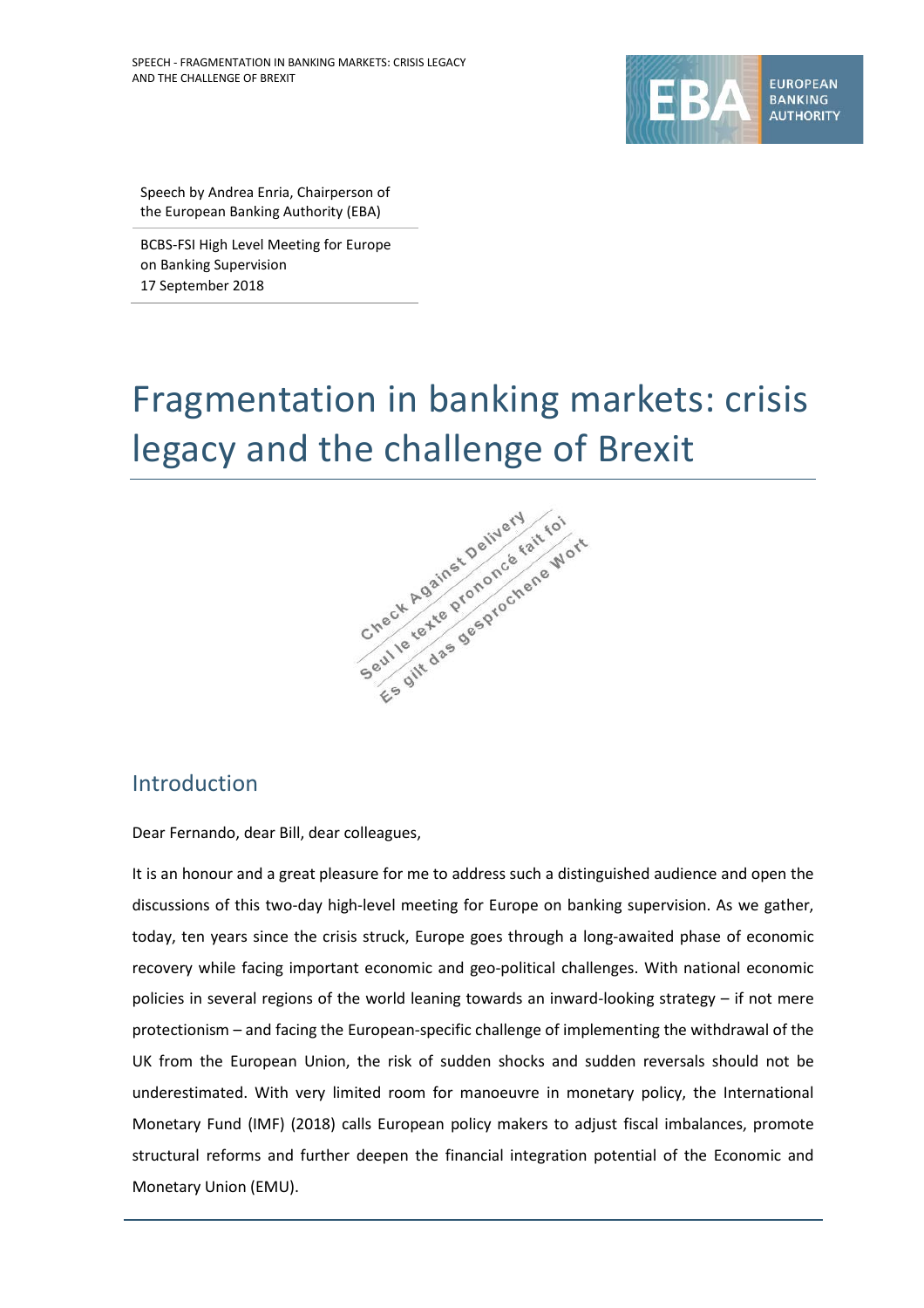

It is to this last aspect, financial integration at these challenging times, that I would like to draw your attention today. In response to the financial crisis, in the European Union, we have designed an overhaul of prudential standards, we have done tremendous progress in cleaning and strengthening the balance sheet of European banks and we have also laid the grounds – within the Euro Area - for integrated bank supervision and resolution. Still, while the health of our banking system has unambiguously improved, we struggle to restore financial integration. The European context is still fraught with distrust among jurisdictions and the temptation to give in to ring-fencing and protectionism is strong. I will elaborate today on the importance of financial integration and the policy challenge of restoring it, just as the UK withdrawal from the EU looms over European (and global) financial markets.

## Stock take of financial integration and private risk sharing

The global financial crisis resulted in a deep contraction of cross-border banking activity. Commentators and academics came to speak about *financial de-globalisation[1](#page-1-1)*. Jaime Caruana (2017) labelled this strand of literature the theory of *peak finance*, in that it mimics the betterknown peak trade hypothesis, whereby global trade no longer grows at a faster pace than global GDP. Indeed, based on Bank for International Settlements' (BIS) global statistics, McCauley et al. (2017) show that, following the 2007-09 financial crisis, the amount of cross-border claims of BIS reporting banks has fallen, as a % of global GDP, much more persistently than global trade volumes (see [Figure 1\)](#page-1-0). Global trade dynamics have somewhat recovered, whereas cross-border finance has not. Cross-border bank claims have gone from 60% of GDP, in 2007, to below than 40% in 2017.



<span id="page-1-0"></span>

<span id="page-1-1"></span><sup>&</sup>lt;sup>1</sup> The term 'financial de-globalisation' first appeared in Broda et (2009).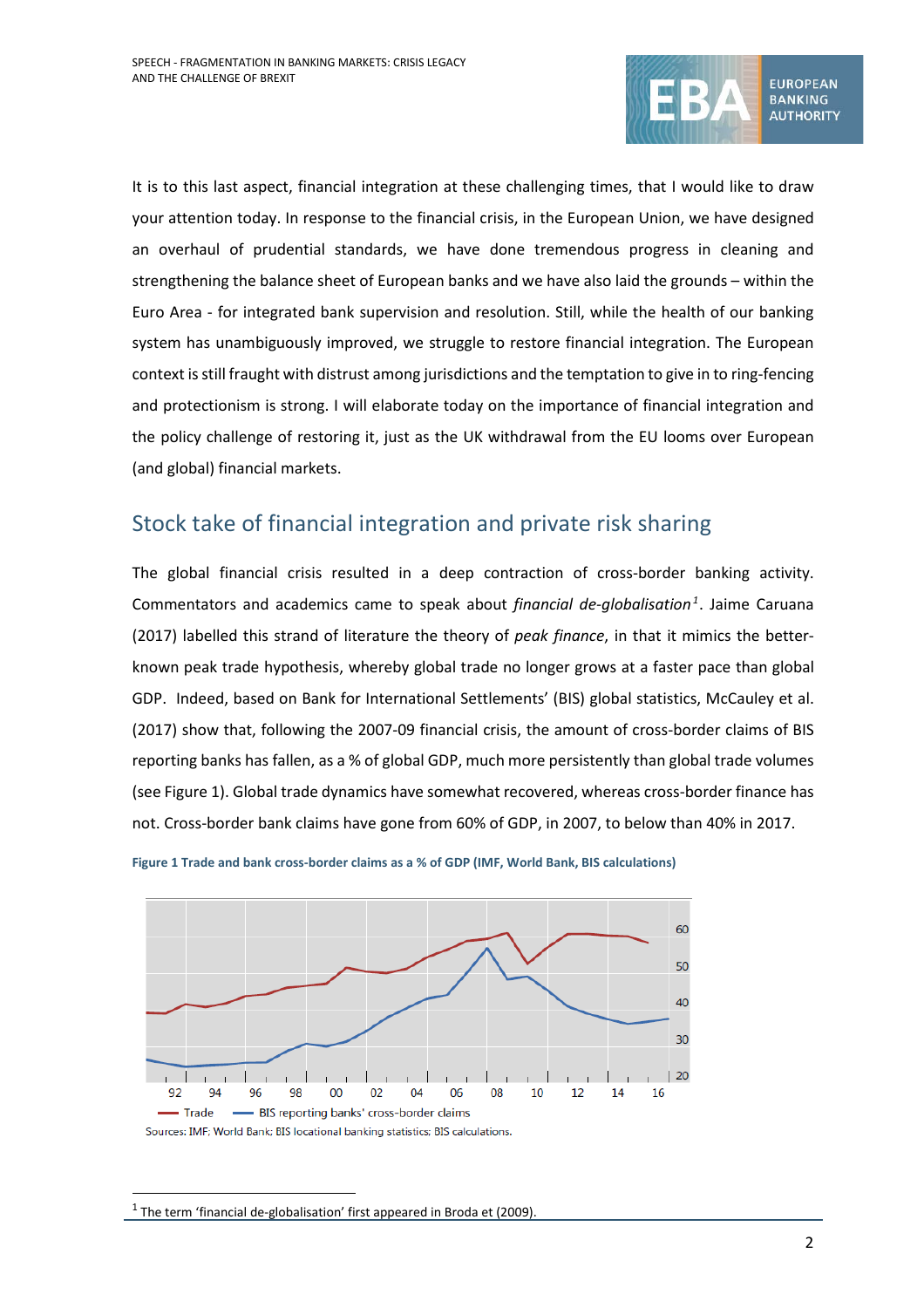

The piece of evidence that McCauley et al (2017) bring to our attention is that what we have so far considered as global fragmentation of finance may have been – almost exclusively – a European phenomenon. By disaggregating the BIS statistics by ownership of the bank assets, rather than by location of the bank, the authors show that whereas most EU banking systems (with the exception of Spain) underwent a deep contraction in cross-border activity, cross-border claims of banks of US, Japanese and Canadian ownership have only suffered short-lived contractions (see [Figure 2\)](#page-2-0). Potentially, non-EU banks have partly substituted for the retreat of EU banks.

<span id="page-2-0"></span>



Gaps in the plotted series indicate breaks in series reflecting, for example, bank mergers or changes in the reporting population. Country codes denote the nationality of banks.

Ten years after the crash, we must ask ourselves what went wrong in the European response to the crisis and whether we have done enough to restore an integrated albeit more resilient banking system in the European Union.

Available evidence shows that, despite remarkable achievements in terms of balance sheets cleaning, regulatory harmonisation, and deepening institutional integration within the Banking Union, where the Single Supervisory Mechanism (SSM) and the Single Resolution Mechanism (SRM) are up and running, financial integration is lagging behind. The Banking Union is failing to provide the degree of financial integration that we would have expected. According to 2018 European Central Bank (ECB) data on financial integration<sup>[2](#page-2-1)</sup>, quantity-based indicators of financial integration have been flattening out since 2015 (se[e Figure 3\)](#page-3-0).

<span id="page-2-1"></span><sup>2</sup> 2018 ECB Report 'Financial Integration in Europe'.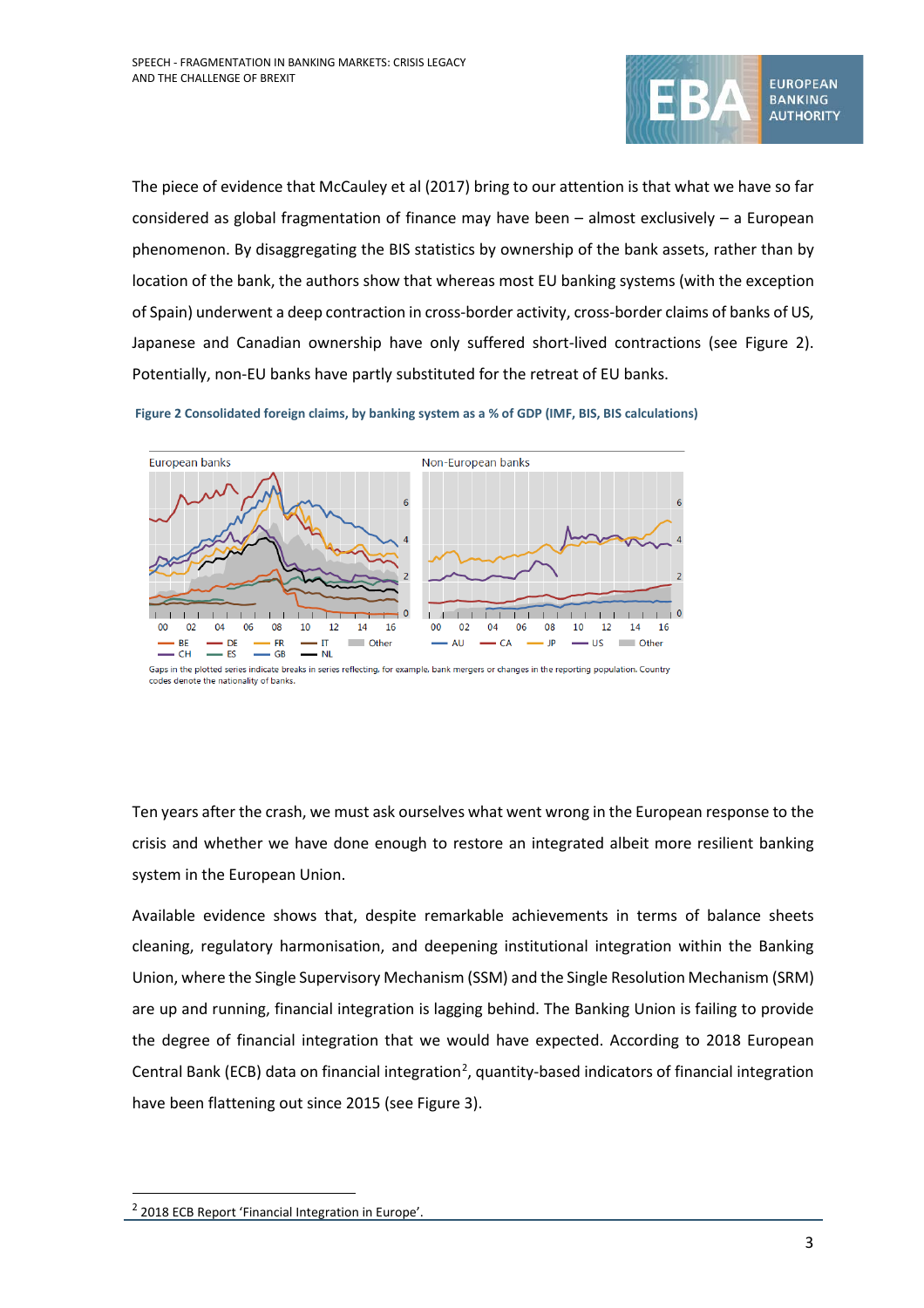



#### <span id="page-3-0"></span>**Figure 3 Price-based and quantity-based composite indicators of financial integration (ECB 2018)**

Bank Merger & Acquisition (M&A) transactions within the Euro Area have been on a steadily declining trend, both in terms of number and value, since the year 2000 (see [Figure 4\)](#page-3-1).



<span id="page-3-1"></span>**Figure 4 Bank M&As – number of transactions in the Euro Area (ECB 2017)**

Whereas they used to be mostly cross-border in the pre-crisis period, they have increasingly become of a domestic type. Furthermore, as unveiled in research by Raposo and Wolff (2017), domestic M&A transactions have become increasingly of a 'controlling participation' type, whereas cross-border transactions have become increasingly of a 'minority participation' type. Certainly, all of this was, to some extent, driven by the post-crisis inward-looking bank restructuring strategies put in place by supervisors and Member States. Overall, since 2007, the credit channel (i.e. crossborder lending and borrowing) has been acting in the euro area as a shock amplifier rather than a shock absorber (se[e Figure 5\)](#page-4-0).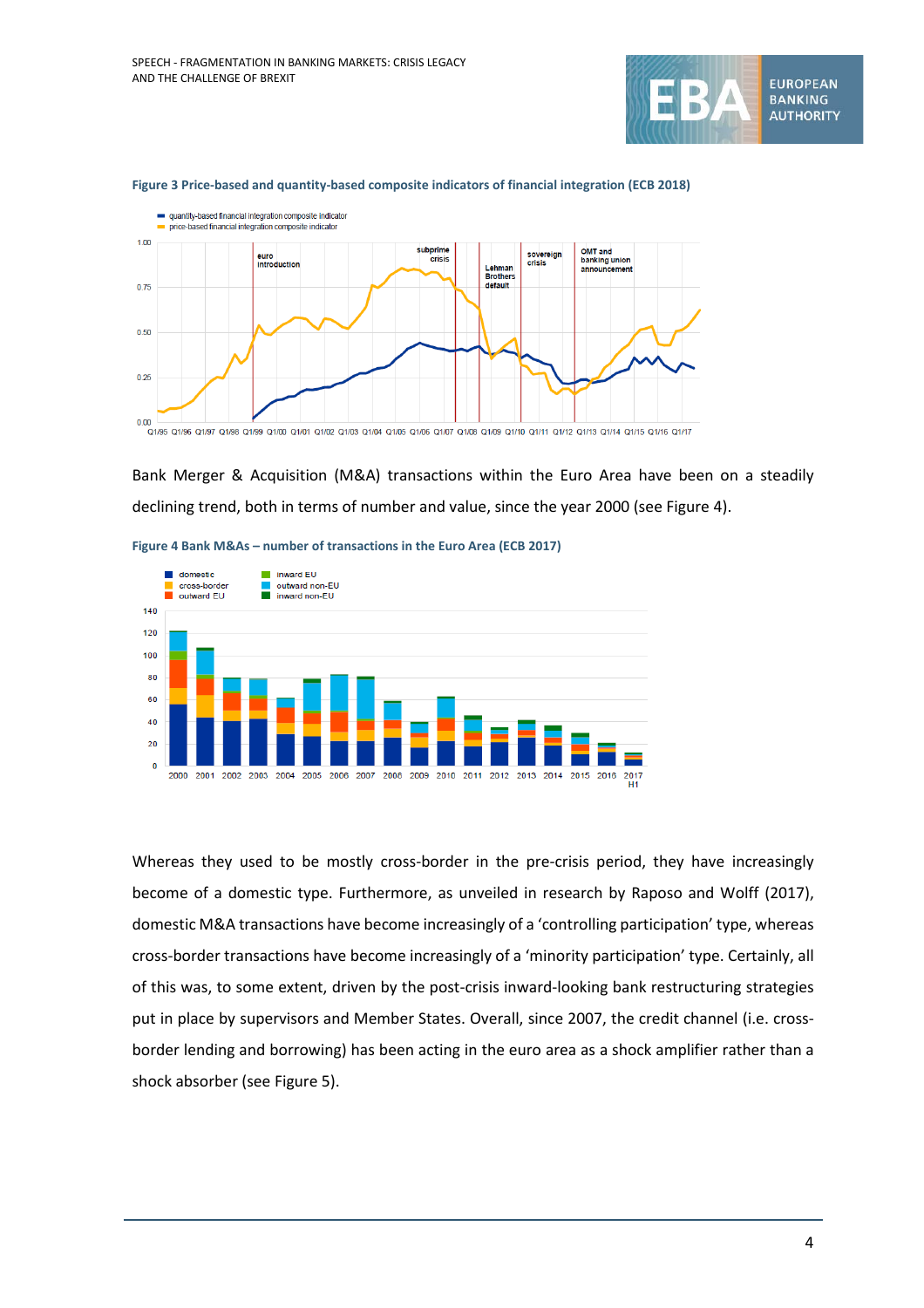



#### <span id="page-4-0"></span>**Figure 5 Consumption risk sharing in the Euro Area and its channels: % of shock smoothing (ECB 2018)**

Private risk sharing has been impaired in the euro area, and *a fortiori* in the EU. This should be a concern, as it is through risk-sharing channels that the overall system becomes, at the same time, more resilient and more productive.

One caveat seems necessary before moving on: being concerned about the current signs of fragmentation does not necessarily imply that we should aim for the pre-crisis financial integration levels. Those levels, especially as reflected in pricing, may not represent a fully healthy benchmark, in that risk complacency as well as the inability to price risk properly may have played a role. However, it is clear that the reaction to the crisis led us to excessively balkanised banking markets in the EU.

# Ring-fencing, distrust and the challenge of restoring integration in the European Union

The inward-looking crisis management and restructuring strategies that supervisors and Member States adopted in response to financial distress lie behind the stylised facts I have just mentioned. First, in times of distress, foreign business proved to be the first to be curtailed, repatriated or suddenly required to operate on the basis of local funding. Home supervisors of cross-border groups realised that financial stress at subsidiaries could generate a potentially unsustainable burden for parent companies and that integrated funding could turn into a source of vulnerability.

Second, host authorities took geographical ring-fencing decisions on affiliates of foreign banks operating in their territory, with the objective of protecting those banks' domestic assets, so that they could be seized and liquidated under local law in case of failure of the foreign parent company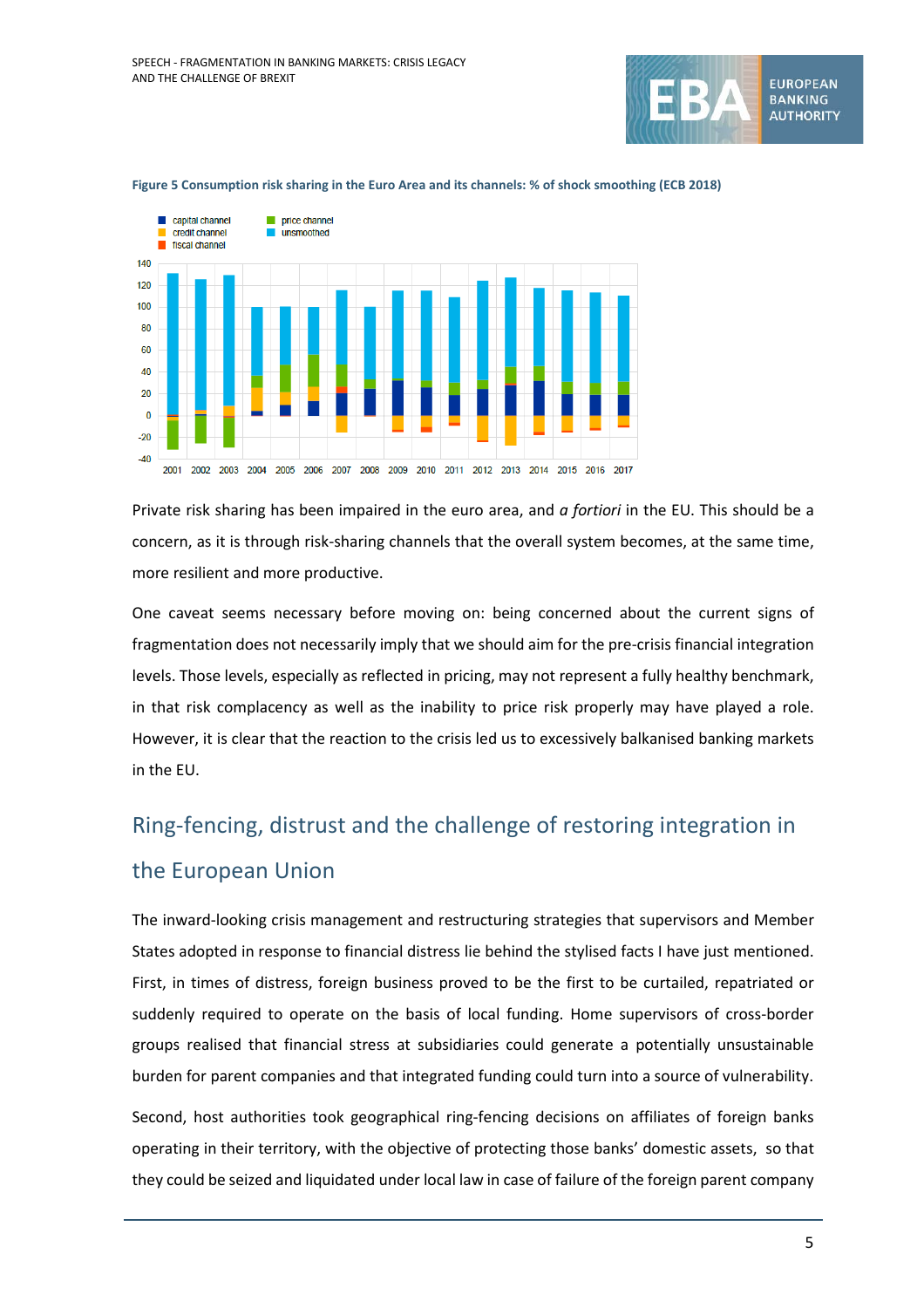

or other group's affiliates. Measures included but were not limited to increased capital and liquidity requirements on foreign-owned subsidiaries, legal restrictions on intragroup cross-border asset transfers and limitations on the distribution of profits by foreign-owned subsidiaries, in some cases despite relatively positive economic fundamentals. In the host Member State perspective, this was done to better safeguard the interests of local stakeholders – shareholders, creditors and depositors, as well as deposit insurers and taxpayers – mitigate spillovers and cross-border contagion and support credit supply at the national level. In the absence of legal and institutional frameworks for burden sharing and in light of the uncertainty as to how the resolution of a crossborder group would unfold, supervisors and Member States took measures to defend the national interest. A notable exception, which offers a lesson on the way forward, was the European Bank Cooperation Initiative, also called Vienna initiative: within a cooperation framework involving relevant central banks and supervisory authorities, large banking groups with systemic presence in several Central, Eastern and South-Eastern European countries committed to maintaining crossborder activity and keeping their subsidiaries well capitalised, hence decreasing the need of ringfencing responses from host authorities.

In the absence of burden sharing legislation, public support to failing institutions put several Member States' public finances under strain. A national bias also characterised banks' restructuring and consolidation, whereby available entities within national borders acquired failing institutions or their lines of business. Also as a result of this national bias, as I already mentioned, M&A transactions became predominantly of a domestic nature.

Ring-fencing and protectionism are not mere anecdotal evidence. Kleymenova and co-authors (2016) have a very interesting line of research where they investigate whether public intervention leads to protectionism in finance. Working on 1999-2011 UK data, they found that the nationalisation of foreign banks operating in the UK (and to a lesser extent, the injection of public capital in those banks) led to – other things being equal – a decrease by 15% in the ratio of UK exposures to domestic exposures. Essentially, they found statistical evidence of the fact that, following public intervention, external lending is cut back more than domestic lending. The same reshuffling, and of a similar magnitude, is found in relation to those banks' liabilities. The same research also finds that following nationalisation, banks tend to focus their foreign exposures towards a more restricted set of jurisdictions, potentially reflecting biased preferences by the public authorities managing those entities.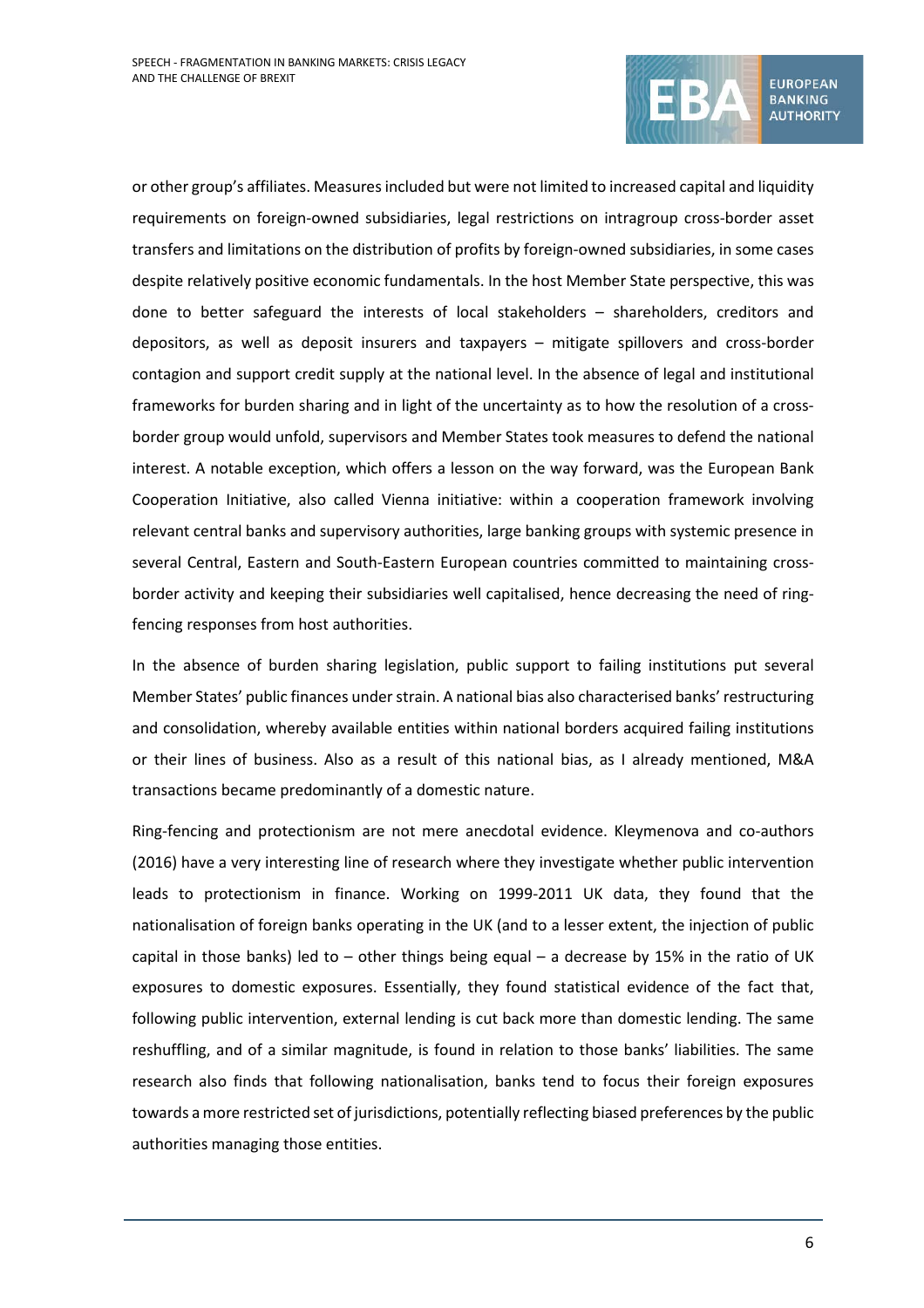

Whereas distrust, ring-fencing and protectionism could find some justification at the outbreak of the crisis and right in its aftermath, it should be concerning for all of us the fact that these attitudes still today loom worryingly over the political debate on the completion of the Banking Union, notwithstanding the progress made. It is from that concern that we should take action, making sure that we fully implement the safeguards of the institutional framework we have introduced so far but also, that we move on to the introduction of the missing arrangements.

Two current debates are illustrative of this heavy crisis legacy, namely the debate on the so-called SSM waivers (i.e. the waivers to the solo-level application of own funds and liquidity requirements within cross-border banking groups within the euro area, as included in the Commission's proposal to revise the Capital Requirements Regulation<sup>[3](#page-6-0)</sup>), and the discussion on the launch of the European Deposit Insurance Scheme (EDIS).

The hostility that the proposal on the SSM waivers met in the Council's discussions on the CRR2- CRDV package signals the reluctance, particularly among smaller Member States hosting a significant amount of foreign subsidiaries, to remove regulatory obstacles to the free flow of liquidity and capital within groups. What is allowed within Member States would not be possible across borders, even within the Banking Union. As a result, banks are not in a position to consider the Banking Union as their domestic market. Notwithstanding all the efforts to set up an integrated institutional setting for supervision and resolution, host authorities still fear that capital or liquid assets might no longer be available to cover for local losses or outflows as they fall due, especially during a crisis. They often argue that their concerns will not be allayed until the European risk sharing architecture has been completed, and only once a waterproof cross-border resolution framework is in place.

At the same time, the discussion on the launch of EDIS is stalling, as opponents claim that common area-wide risk sharing arrangements would put participating jurisdictions on an unequal footing, unless further progress in the reduction of risks is first achieved in some Member States.

The risk reduction vs. risk sharing controversy led the debate into a gridlock. As we are here today, holding a high-level meeting amongst European supervisors, let me say that an excessively polarised debate does not serve the cause of the European project.

<span id="page-6-0"></span><sup>&</sup>lt;sup>3</sup> See European Commission (2016).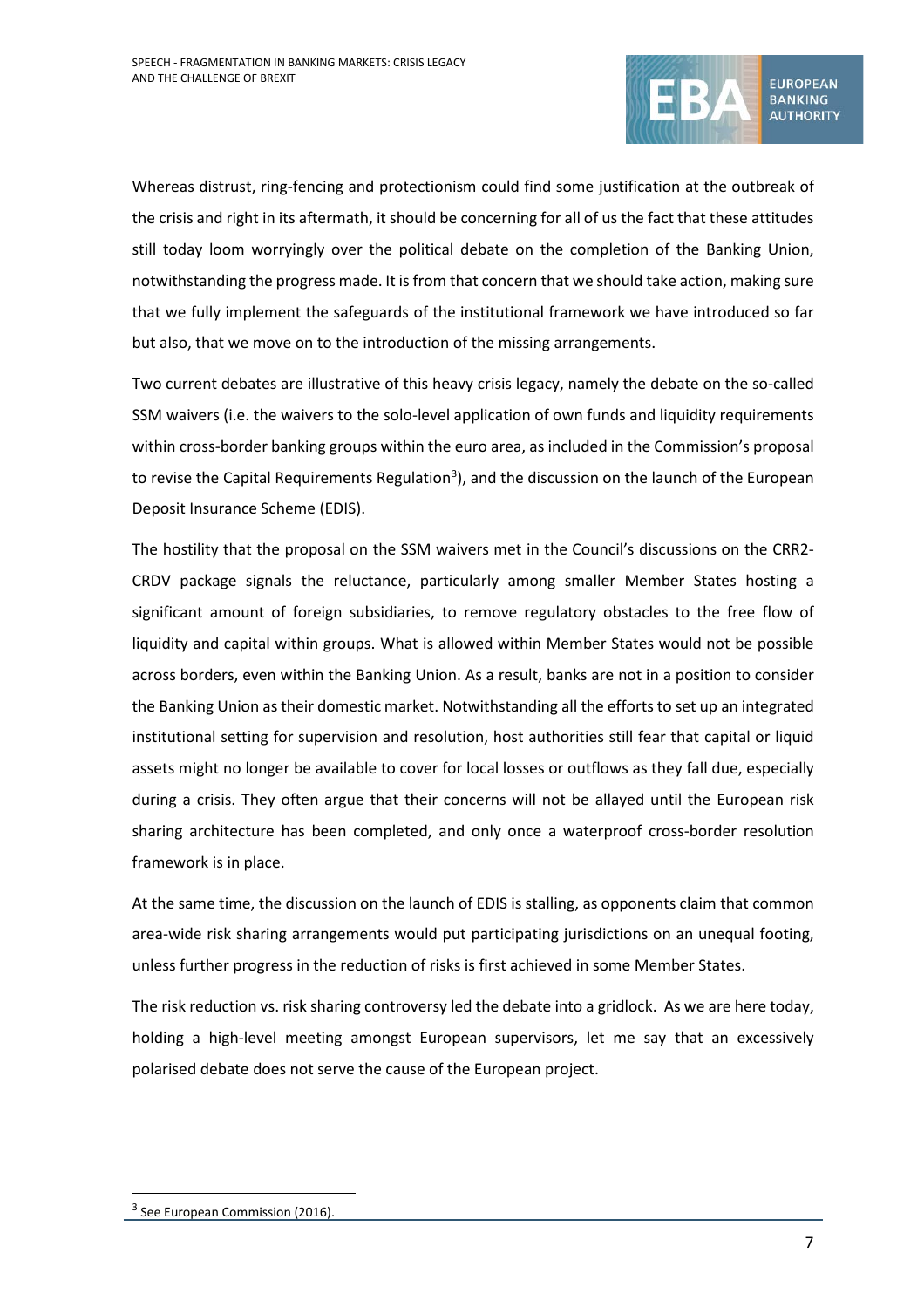

The two objectives are more interconnected than one may think, and polarising the discussion risks holding back progress on many fronts, preventing us from truly completing the repair of those mechanisms of the European architecture that, as the crisis showed, did not work.

Let me elaborate further on this aspect.

In the first place, it is a priority to correctly and fully implement the resolution framework in a crossborder setting. The Bank Recovery and Resolution Directive (BRRD) – and a fortiori its integrated application within the euro area - provide for those legal and institutional arrangements that were missing at the outbreak of the crisis. The framework foresees supervisory and resolution colleges, which are decision-making bodies in a cross-border banking setting and the place where cooperation among authorities should take place. The framework foresees Intragroup Financial Support Agreements (IGFSA), which can be included in the recovery plan and offer a recovery measure to up-stream, down-stream or side-stream losses, depending on which group's entity is under stress. The approval process of such agreements could be further streamlined, to provide sufficient comfort to all supervisors and shareholders involved that, in case the conditions for early intervention materialise, the transfer of resources is contractually regulated and predictable. Be it in the form of loans, guarantees or collateral, any intragroup financial support should be thoroughly assessed within Colleges, with a view to removing obstacles to the enforceability of the agreements. Potentially, further discussion could take place to enhance the cross-border recognition of commitments and the regulatory incentives to enter into such agreements. Certainly, an increased use of similar safeguards would reduce the rationale for ring-fencing and the regulatory pre-positioning of loss absorbing capacity.

The post-crisis cleaning of bank balance sheets is not yet complete, but has accelerated as a result of enhanced supervisory pressure and the implementation of the comprehensive roadmap agreed by the Council. The latest data available at the EBA show that during the period 2014Q4-2018Q2 NPL volumes decreased by more than EUR 400 billion, which is more than one third of the initial stock. Roughly 60% of this adjustment has taken place since the beginning of 2017, when the first policy components of the roadmap were activated. Substantial progress has been made, and efforts need to keep pace.

However, as we work on the priorities I have just mentioned, we should not underestimate the importance of private risk sharing and its interconnections with risk reduction. First, private risk sharing has potential for reducing the overall riskiness of the financial system. Second, private risk sharing cannot fully thrive on its own, ideally substituting for the missing institutional (i.e. public)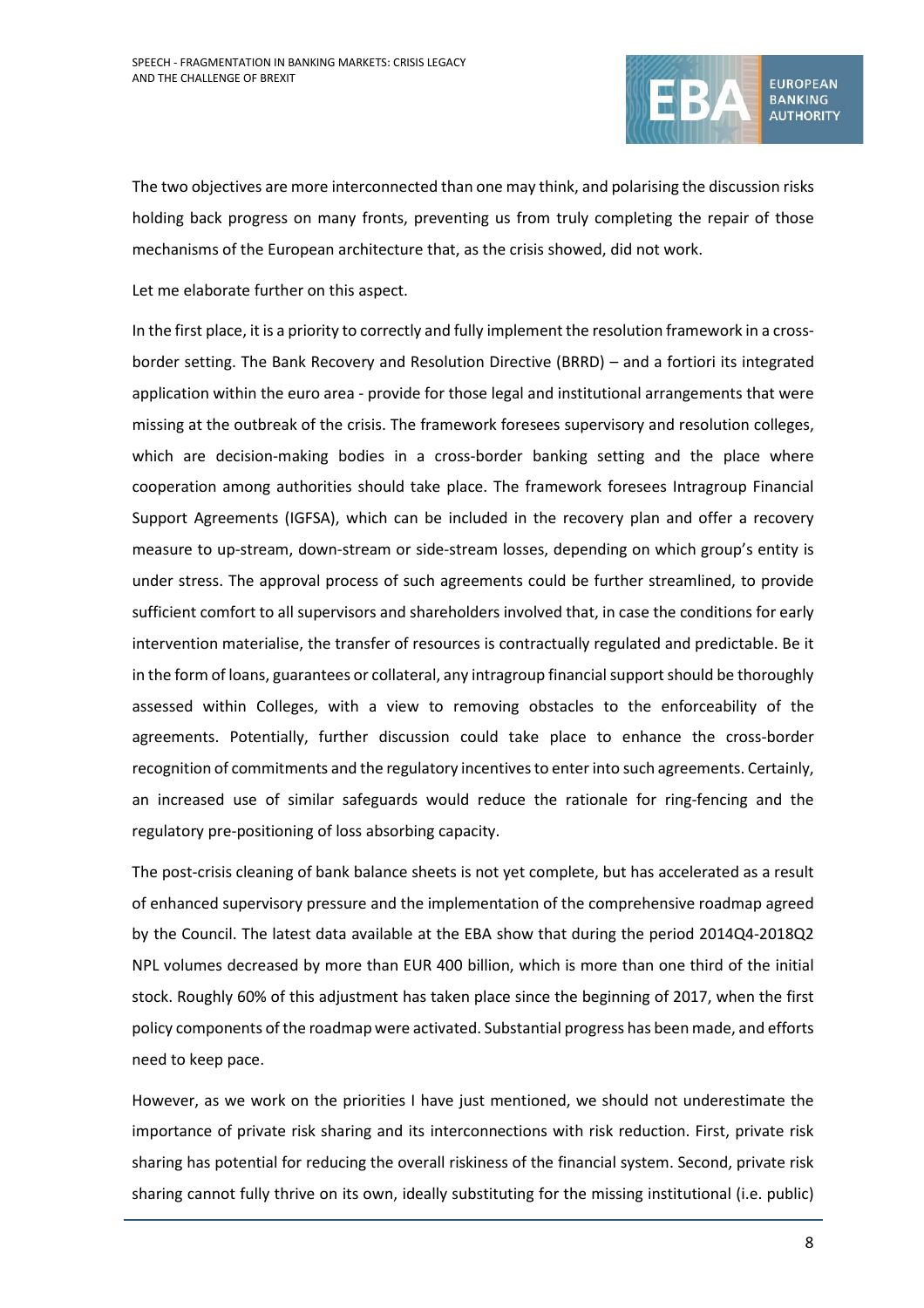

components of the EMU architecture. What we decide in terms of rules and institutional setting affects the private risk sharing potential and, in turn, the risk reduction potential. Let me elaborate on this aspect.

In the context of financial markets, private risk sharing essentially operates via cross-border capital markets and cross-border banking. As individuals and corporates invest in cross-border productive assets, they are better equipped to withstand idiosyncratic (i.e. national) income shocks. By the same token, as banks expand their presence and activity cross-border, they become better equipped to withstand shocks hitting any one jurisdiction among those in which they operate. Even more importantly, perhaps, in a system where banks' cross-border establishment is the norm, rather than the exception, cross-border consolidation becomes an effective adjustment mechanism in the aftermath of idiosyncratic shocks, mitigating the costs of post-crisis adjustments for national public and private budgets alike. We have seen this adjustment channels at work in truly 'single' jurisdictions for banking, such as the US but also, albeit to a lesser extent, in European regions such as the Nordic countries. Daniel Gros (2012, 2015) has shown how the combined action of crossborder banking business, cross-border consolidation and a centralised (i.e. federal) public management of the restructuring led to enhanced 'private' shock absorbing capacity in financial distress episodes of US States such as Nevada or Puerto Rico. Idiosyncratic shocks in comparable European realities, such as Ireland and Greece respectively, could not be equally absorbed by private means, due to the lack of a truly functioning cross-border banking network and a Unionwide coordination of the restructuring.

More generally, I believe that the purely domestic-oriented restructuring and consolidation strategies implemented by authorities and Member States in the aftermath of the last financial crisis in Europe, and the inability of the EU banking system to respond to the crisis as private risk sharing device, resulted in an insufficient adjustment process. These factors partly explain the weak profitability and over-capacity environment European banks were left with, which we still see at work today. Clearly linked to these dynamics was the slower pace of balance sheet cleaning that could be observed in the EU, relatively to other regions. A more open and competitive restructuring and consolidation process would have potentially led to higher exit from the market, more rapidly restoring efficiency, earnings capacity and, through that, a broader ability to get rid of legacy risk.

The polarised debate on the deepening of the EMU is holding back progress on these fronts.

First, the debate does not sufficiently acknowledge that institutional devices such as EDIS and the EU Common Backstop act as *ex-ante* confidence devices. As such, they contribute to unlocking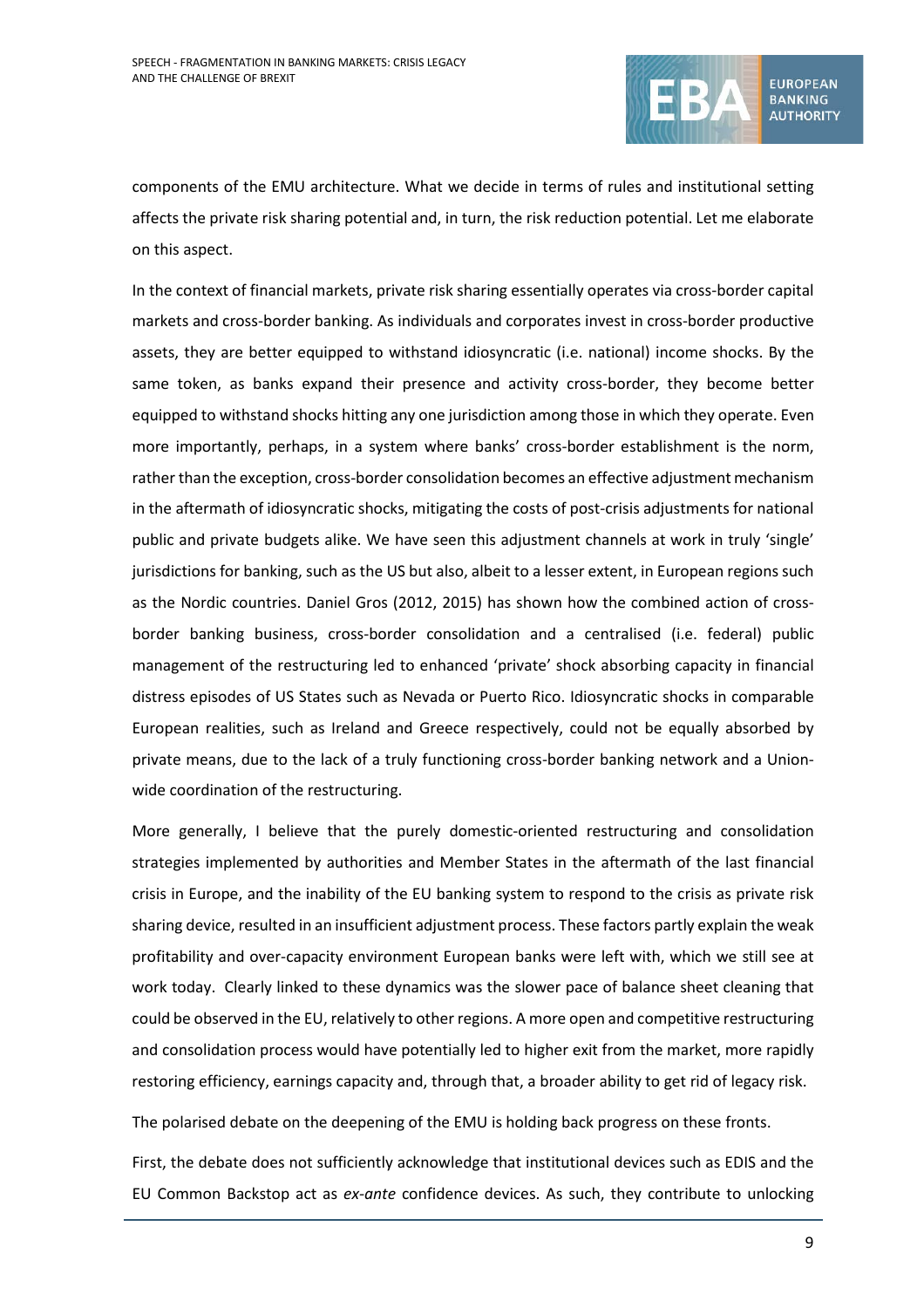

private risk sharing behaviours and outcomes that – in their absence – languish. We have already experienced the power of *ex-ante* confidence devices on financial markets, for instance in the case of the ECB's Outright Monetary Transactions (OMT). Furthermore, postponing the finalisation of a centralised safety net prevents the EU from developing truly 'federal' crisis management arrangements such as those that operated in the US through the FDIC.

Second, by leaving room to ring-fencing regulatory approaches – e.g., the requirement to maintain very high levels of capital and liquidity within each entity of a cross-border group (even within the euro area) – the current circumstances lean against the efficiency gains of cross-border banking. The resulting trapping of capital and liquidity at local level can be very material<sup>[4](#page-9-0)</sup>. To the extent that this discourages cross-border banking by establishment, it prevents the European banking sector to build up the private risk sharing potential, with the undesirable implications on the overall riskiness and resilience of the system. Research by Wilson Ervin (2018) shows that the implications of ring-fencing on riskiness may be far reaching. Ring-fencing may, in fact, promote a 'prisoner dilemma' type of equilibrium, whereby all players end up being worse-off, in that all institutions become riskier than they would be in the presence of cooperation among national authorities.

It is necessary to overcome the polarised tone of the risk sharing vs. risk reduction debate, recognising that the two objectives are interconnected. Public decision and action are needed on both sides in order to achieve true progress. Instead of remaining trapped in never ending debates on what should happen first, on the right sequence of events, we should do what the EU is good at: agree on a clear roadmap in which progress is achieved, in parallel, on all fronts.

At the EBA we are beginning to devote concrete work to the topic of financial integration. We are currently preparing a bank survey through which we aim to identify if and which specific elements of the current regulatory framework may pose unintended obstacles to M&A activity and, more widely, the expansion of cross-border banking via establishment. We will look into well-known elements of heterogeneity of the regulatory framework, such as options and national discretions or the diverse macro-prudential toolkit, but also into issues related to Pillar 2 requirements and the institutional aspects of the Banking Union. This is in my view the necessary preparatory work for what could eventually become the development of a dedicated section of the Single Rulebook to Pan-European cross-border groups as specific regulatory entities, both as going concern entities and gone concern entities, as also advocated in Cahen and De Larosière (2018).

<span id="page-9-0"></span><sup>&</sup>lt;sup>4</sup> The ECB (2018) finds that up to EUR 130 billion of HQLA are held locally by subsidiaries of Euro Area's global systemically important bans, where these subsidiaries are located in a different Member State than their parent undertaking, to ensure compliance with the 100% Liquidity Coverage Requirement (LCR).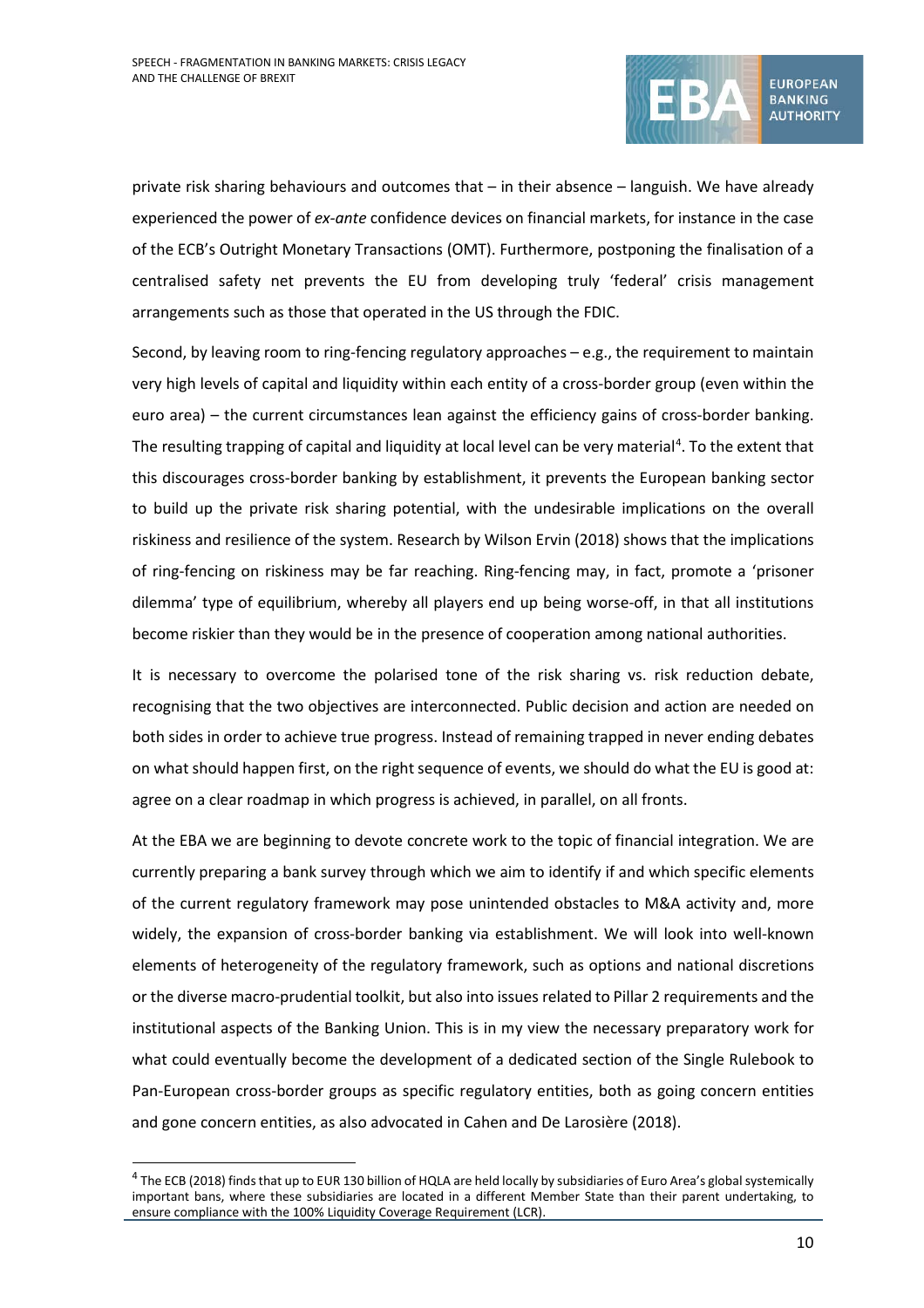

This discussion is made more urgent by the structural changes triggered by technological innovation. As new FinTech companies and global technology giants are entering the market for payments and other banking services, and banks are investing in new technologies in the pursuit of efficiency gains – often in partnership with specialised FinTech operators – it is essential that they view the Single Market as their domestic market. Segmented national regulatory approaches would prevent both incumbents and new entrants from reaping the full efficiency-enhancing potential of technological innovations. Final users and consumers would not fully benefit from heightened competition and technological improvements. In all likelihood, US and Chinese providers, which could rely on very large domestic markets to test and develop new products and business practices, would become leaders also in European markets. The EBA is working to support the scalability of technological and financial innovation through its roadmap on FinTech, with the objective of promoting fully harmonised and technologically neutral regulatory and supervisory approaches across the Single Market.

# The UK withdrawal from the EU: a specific challenge within a wider supervisory trade-off

As we speak about the struggle of the Single Market to deliver the levels of financial integration that any supporter of the European project would have expected from it, one question comes up naturally and is unavoidable: is the UK withdrawal from the EU going to exacerbate all this?

The challenge of the UK withdrawal adds a good deal of uncertainty to the overall picture – also beyond the EU, given the role of London as a global financial hub, especially in the area of wholesale banking and as primary center for the clearing of derivatives. On the basis of 2016 BIS data, a study commissioned by the European Parliament (2017) shows that around 50% of all centrally-cleared interest rate swaps – and in particular 95% of the euro-denominated ones - are cleared in London. The UK, together with the US, has seen its leading role steadily increase during the period 2004- 2013 (see [Figure 6\)](#page-11-0).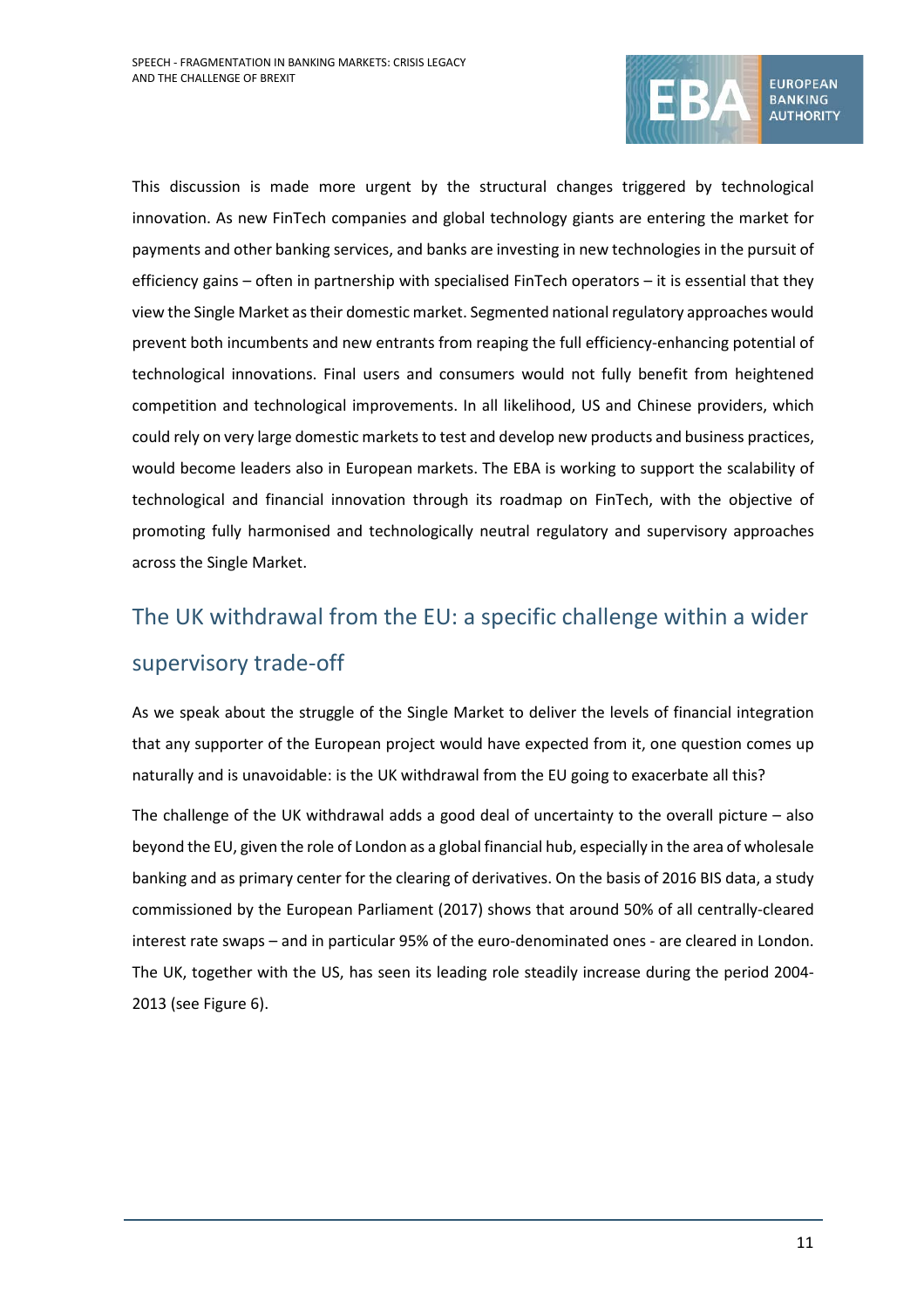



<span id="page-11-0"></span>**Figure 6 UK's OTC daily interest rate euro-denominated derivatives turnover, average, US Dollar bn (Xafa 2017 on BIS 2016 data)**

The numbers relating to the interbank market confirm the major role of London for EU financial institutions. Around half of the bank assets of UK ownership, in the UK, are loans to non-financial corporations; the remaining share represents derivatives and other products, as UK institutions intermediate in London with EU counterparties on the markets of securities and funding. For foreign subsidiaries operating in the UK the share of total loans going to non-financial corporations is even lower, approximately 40%. Schoenmaker (2017) estimates that – on the basis of end 2014 data – 37% of the assets in the UK banking system is held by non-UK banks, with rest-of-the-world investment banks representing 22% and branches of European Economic Area banks covering 10%. As regards the role of London as entry point of non-EU banks in the EU, Schoenmaker shows that, as of end 2014, 92% of the European operations of the top 5 US investment banks, in terms of turnover, is located in the UK.

The content of any potential withdrawal agreement between the EU and the UK rests with the political authorities and the negotiating teams. It is not the role of bank supervisors to speculate on the outcome of the negotiations. Although it is everybody's wish that the parties will find a mutually satisfactory withdrawal agreement, as supervisors, we have to follow the most prudent approach and make sure that banks prepare for the worst case of a 'no-deal' scenario, a withdrawal of the UK from the EU without a ratified withdrawal agreement.

If that scenario materialises, for the purposes of EU law, the UK will become like any other third country. This has a number of repercussions. Where UK institutions wish to continue to access the EU's market, which is highly likely given the current cross-border nature of much of the financial services activities in the UK, they will have to find other ways to operate. In practice, this may mean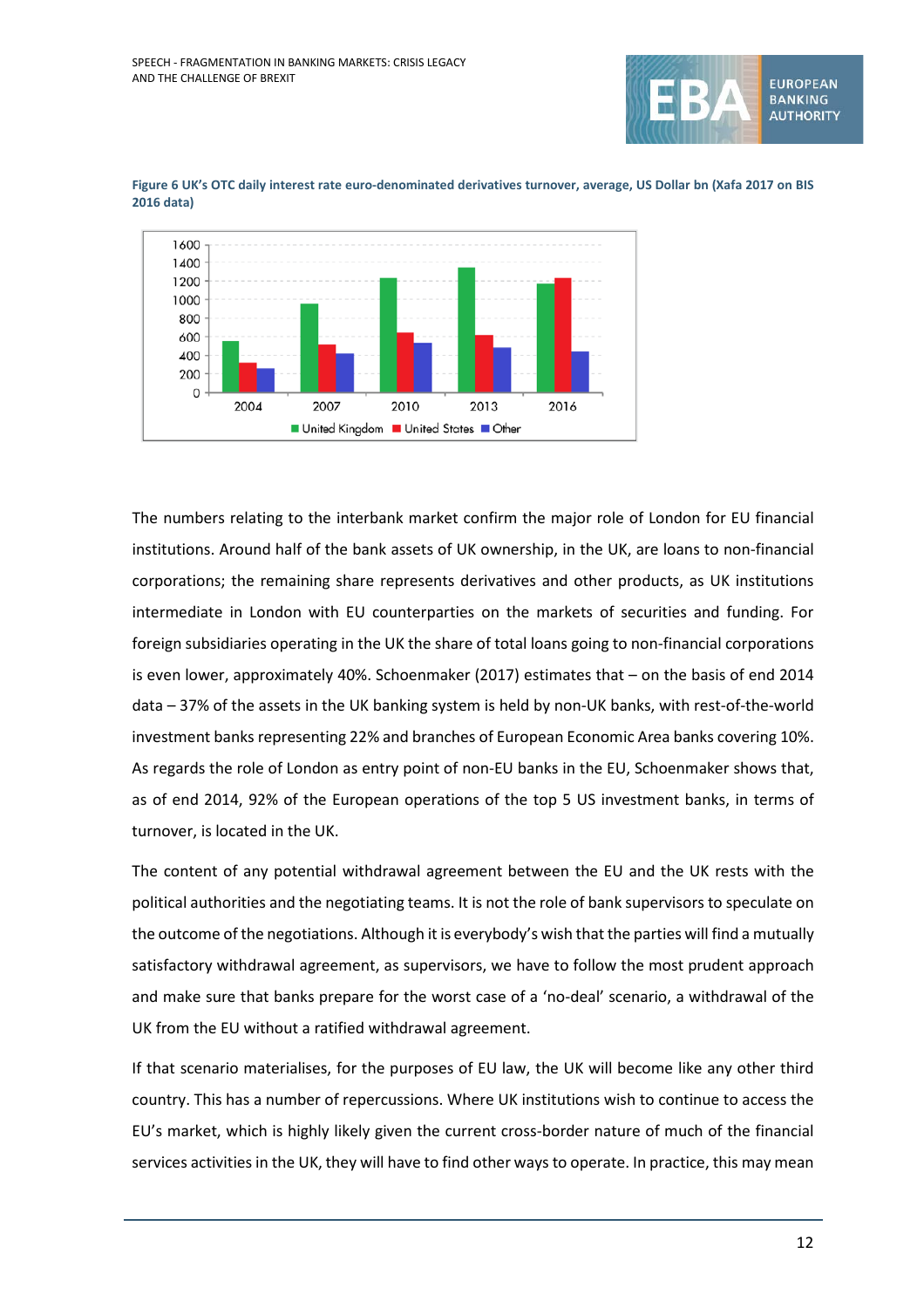

establishing a new presence in the EU, and relocating (parts of) existing business from the UK entity to this new establishment or to existing but expanded EU entities.

By definition, this will entail some degree of further fragmentation of financial markets. New or expanded establishments in the EU will need their own capital, liquidity and own risk management infrastructure, potentially leading to the duplication of certain functions and costs and the reduction of those economies of scale and scope that cross-border business has so far achieved.

Also, banks from the EU27 need to prepare for the potential loss of passport for their business in the UK, even though UK authorities publicly committed to provide for a temporary regime in case of no agreement. This could also mean repatriating activities (and resulting exposures) that they may have to carry out in the EU, once the UK withdrawal takes place. Part of this adjustment has already emerged in the form of a steady decline in the EU27 assets and liabilities towards UK counterparties (see [Figure 7\)](#page-12-0), which appears to be driven by a reduction of derivatives positions (see [Figure 8\)](#page-13-0), although a full appreciation of this development is hindered by exchange rate volatility.



<span id="page-12-0"></span>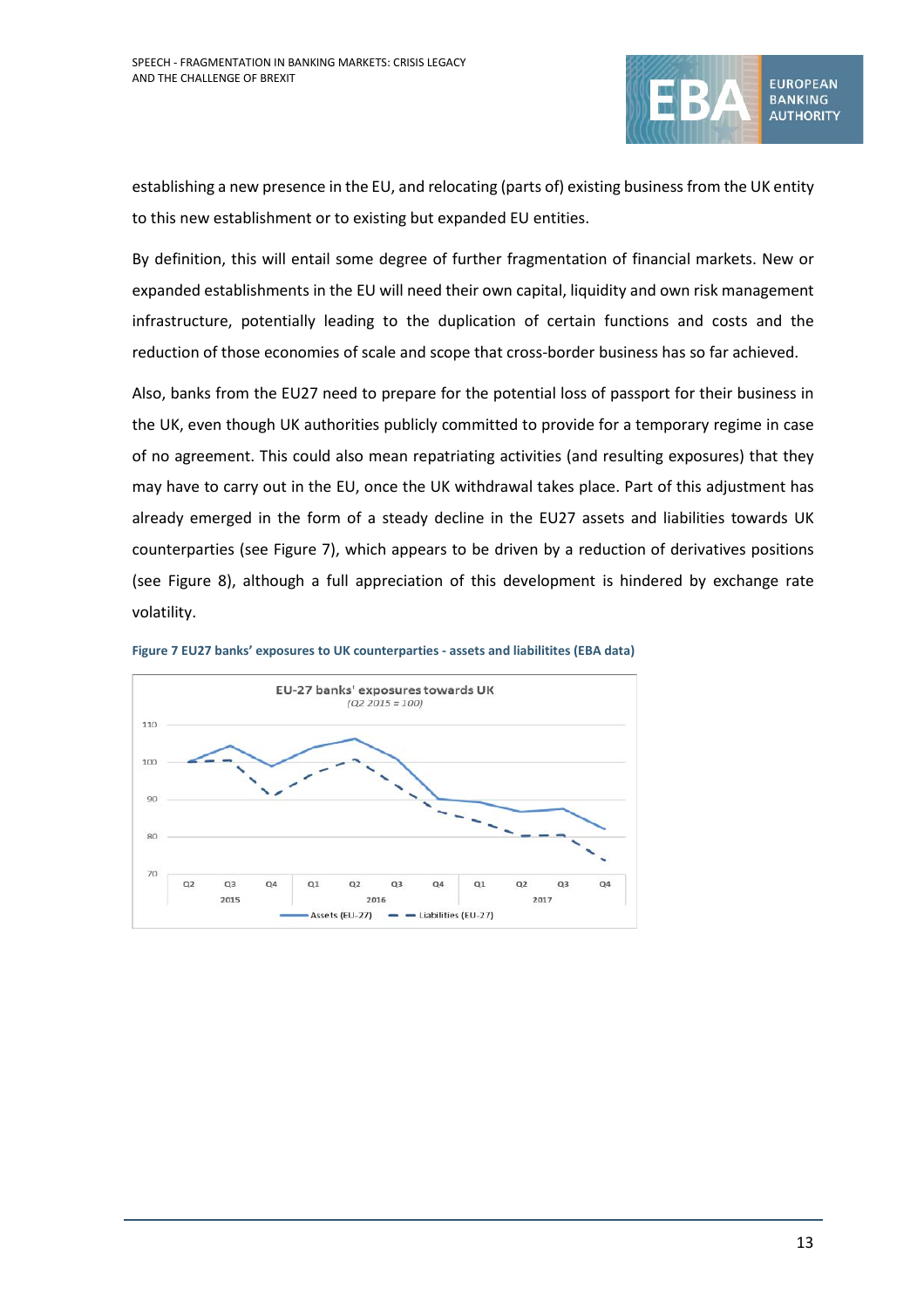



<span id="page-13-0"></span>

In the current debate there are a plethora of studies attempting to estimate what could be the impact on costs resulting from fragmentation, with particular focus on the business of derivatives clearing. Financial institutions will try to limit the duplication of costs and functions as much as possible. Different methods are being explored to achieve this, and the EBA and other European Supervisory Authorities are monitoring this carefully.

With our two Opinions on the matter<sup>[5](#page-13-1)</sup> we have been clear that both UK and EU institutions need to prepare adequately and sufficiently ahead of the withdrawal date. We have also been clear that any new or expanded entities established in the EU must have real substance, and not operate as 'empty shells' or 'letterboxes' only. The EU passport exists because of the Single Rulebook and the trust that supervisors in the EU can have in each other because they are bound by a shared system of rules and oversight by common institutions. The UK becoming a third country would lead to the loss of the EU passport; as long as business is relocated to the EU27, local risk management capacity will have to be built up. The extent of the duplication required will be somewhat dependent on the future relationship between the EU and UK, and also on the cooperation between the EU and UK authorities. There is a high-level trade-off between cooperation and fragmentation that applies to the future EU-UK relationship as it more generally applies to any instance of cross-border regulation and supervision. The EBA is committed to contributing to an integrated and effective framework for cooperation with UK authorities.

As I have extensively discussed today, financial integration is facilitated by trust and cooperation between authorities. The more global the financial flows, the less direct the control national authorities have over the activities in their jurisdiction. The only way they can be comfortable that

<span id="page-13-1"></span><sup>&</sup>lt;sup>5</sup> EBA Opinion on Brexit issues (October 2017) and EBA Opinion on Brexit preparations (June 2018).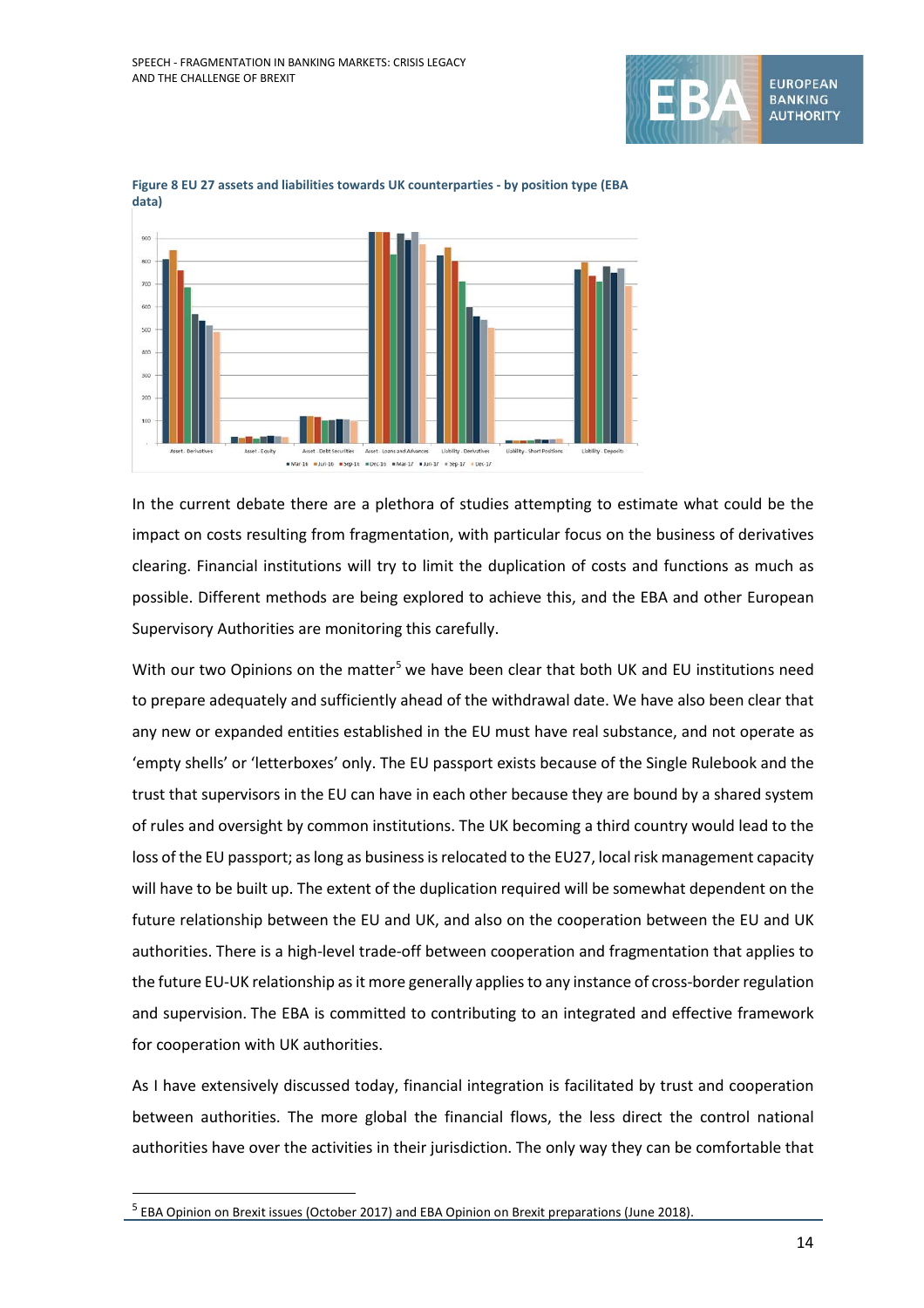

their system is not exposed to undue risks to financial stability is to gain information and oversight about the activities in the other jurisdictions to which their firms are exposed. This is a general principle. Such comfort is particularly important in the context of gone concern and resolution scenarios, where there are real losses to be borne by creditors (and possibly taxpayers) in different jurisdictions.

The legitimate supervisory concerns about local financial stability and prudential soundness can be addressed in two ways. One is to undertake ring-fencing and fragmentation measures that inhibit cross-border financial flows, while allowing very direct control over the national financial system. Another preferable approach is to put in place strong levels of cooperation and transparency between the authorities in supervisory and resolution colleges, and to fully exploit the contractual, legal and institutional cross-border arrangements that the resolution framework envisages, such as those I have mentioned earlier. To reverse the decline in cross-border financial integration, as well as to manage the UK withdrawal from the EU with the least possible disruption, high levels of cooperation and planning will be crucial.

The trade-off between cooperation and planning, on the one hand, and ring-fencing on the other, goes beyond the UK withdrawal process and we have seen it at work. Where mutual trust is not strong enough, policy measures may be taken that result in fragmentation of global banking groups. The requirement to establish intermediate holdings companies (in the US) or intermediate parent undertakings (in the EU) are examples of the remaining lack of confidence in the functioning of global arrangements for bank recovery and resolution. Internal Total Loss Absorbing Capacity (TLAC for Global Systemically Important Banks) is a tool for creating some level of trust through the prepositioning of certain loss absorbing resources at subsidiary level.

In the context of the UK withdrawal from the EU, I am convinced of the fact that the more cooperation there will be between the EU and UK authorities, the more comfortable the EU authorities will be with certain activities continuing to take place in the UK, the lower will be the fragmentation linked to duplicating costs and activities. In this regard, the Commission's proposal on EMIR 2 is an interesting experiment, as it makes the relocation of clearing activities a last resort possibility, to apply only should the EU and the UK authorities fail to come to an agreement on 'enhanced supervision' of the London-based CCPs, leaving ring-fencing as a last resort. More generally, the more cooperation, oversight, and information sharing there is across borders, the more comfortable authorities could be with relying on controls exercised by fellow supervisors in other jurisdictions, and the more integrated wholesale banking and capital market activities can be.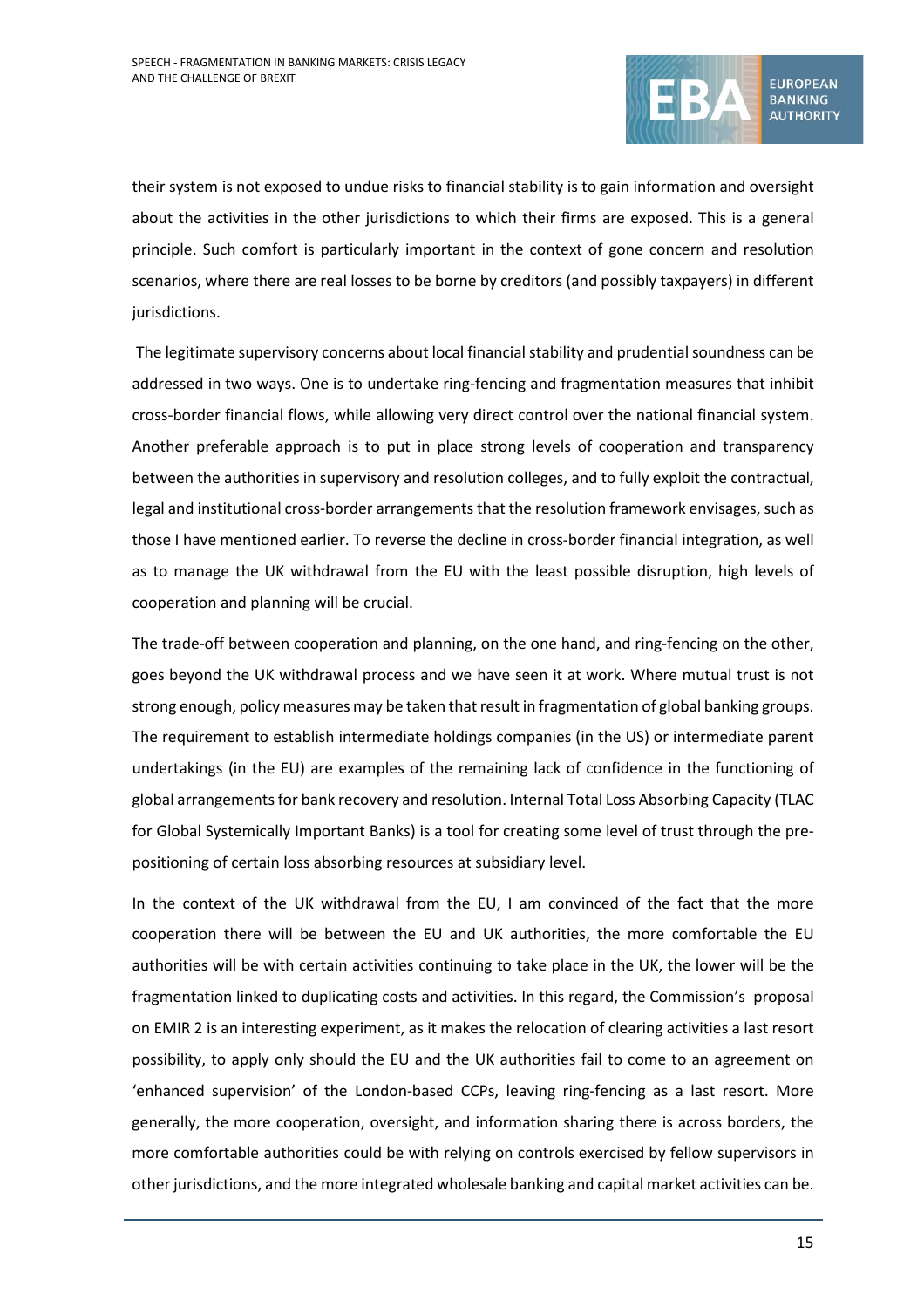

# **Conclusions**

"Trust leaves on horseback but returns on foot": this Dutch saying rings true also with reference to trust between authorities, which has been severely damaged by the crisis.

The global framework to restore trust and support well-functioning, integrated cross-border banking business has been laid down here in Basel: strong international standards, close monitoring of compliance with those standards and, above all, a framework for crisis preparedness, management and resolution that should allow choosing cooperative approaches rather than ringfencing policies. In the EU we went even further, hardwiring these principles in our legal framework, with joint decisions in supervisory and resolution colleges, new European authorities mediating between conflicting national interests and, in the euro area, a centralisation of supervisory and resolution functions at the European level. We now have to complete the construction and deliver concrete results. We need to apply the same determination we deployed to restore the stability of our banking sector to overcome fragmentation.

Progress is slow and time is running short. We have an internal challenge, which I consider existential for the Single Market and, especially, the Banking Union: the next financial crisis should not catch us still dealing with the legacy of the previous one and lacking effective mechanisms for – both private and public – risk sharing. We also have an international challenge, as Brexit will soon test the ability to smoothly oversee significant cross-border business with a third country, if, as expected, this will be the status of the UK as it withdraws from the EU.

In order to succeed we have to go beyond the polarised debates of these days, acknowledge that risk reduction and risk sharing are interlinked and put the objective of a truly integrated European banking sector that can act as a shock-absorbing device, at the forefront of our policy agenda. A renewed focus on the openness of our Single Market and intense cooperation with authoritiesfrom third countries should also gain prominence in a post-Brexit environment.

Randy Quarles, the Vice Chairman for Supervision at the Federal Reserve Board, recently intervened in the debate on cross-border resolution using a motto from the ranches in the American West: "trust everybody, but brand your cattle". I believe it is time for us to decide whether we want to use a European brand for our cattle, or a collection of national ones.

Thank you very much for your attention.